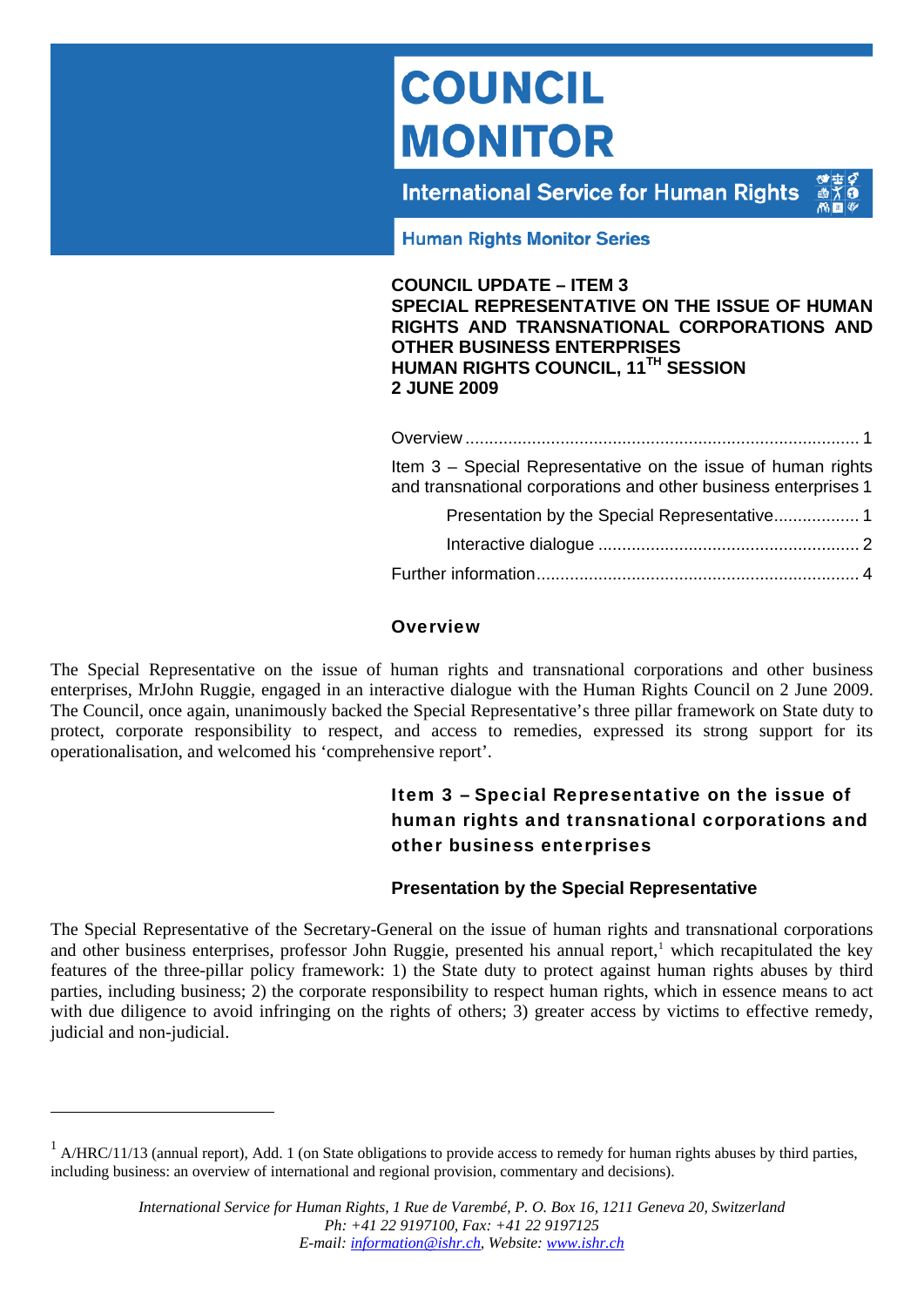## *Human Rights Council, 11th session – Item 3 – Business and human rights*

<span id="page-1-0"></span>The Special Representative emphasised that, 'in the face of what may be the worst economic downturn in a century', 'there has never been a more critical time' to address business and human rights, for three reasons. First, he stated that human rights are most at risk in times of crisis, and that economic crises pose a particular risk to economic and social rights. Secondly, he stressed that the same types of governance gaps and governance failures that produced the current economic crisis also constitute the permissive environment for corporate wrongdoing in relation to human rights. Third, he underlined that business and human rights matters more than ever because progress on this front directly contributes to the transition toward more inclusive and sustainable economic growth. He noted that 'the solutions for the economic crisis and for business and human rights point in the same direction: governments adopting policies that induce more responsible corporate behaviour, and companies adopting strategies that reflect the inescapable fact that their own long-term prospects are tightly coupled with society's well-being'.

He furthermore updated the Council on some of the work he had begun to develop guiding principles under each of the three pillars of the policy framework. Under the State duty to protect, he is currently examining four sets of issues. First, there is a need for Governments to preserve their ability to meet their international human rights obligations. Accordingly, Mr Ruggie noted that he is exploring the feasibility of developing guidance for investment contracts that ensure investor protection while also safeguarding the ability of States to discharge their human rights duties. Secondly, there is a need for Governments to take human rights into account when they do business with business. Thirdly, the Special Representative addressed the need for Governments to foster a corporate culture respectful of human rights at home and abroad, even when they are not connected directly to a business venture. Finally, he is examining the role of international cooperation. Mr Ruggie noted that the second pillar, the corporate responsibility to respect human rights, is the minimum requirement for companies in all situations. He added that there is a need for more concrete guiding principles for the human rights due diligence processes by which companies are able to demonstrate to themselves and other stakeholders that they respect human rights. With regard to the third pillar, access to remedy, he stated that the mandate's ongoing work includes both judicial and non-judicial remedies.

In concluding his presentation, the Special Representative underlined that the framework already enjoys considerable support by all stakeholder groups and that, for the first time ever, there is a common platform of responsibilities to move the business and human rights agenda forward. At the same time, he acknowledged that 'a steep climb still lies ahead'.

#### **Interactive dialogue**

Several States<sup>[2](#page-1-1)</sup> addressed the current **economic and financial crisis** and warmly welcomed the Special Representative's key comment that 'there has never been a more critical time' to address business and human rights. Pakistan,on behalf of the Organisation of the Islamic Conference (OIC), underlined that, in the current crisis, lowering the guard of corporate social responsibility (CSR) or a compromise on human rights standards would be a mistake. The Czech Republic, on behalf of the European Union (EU) and the United Kingdom (UK) insisted that States should avoid lowering human rights protection to attract businesses, with the latter stressing this would be counter-productive to creating a platform for sustainable development. India encouraged the Special Representative to develop model investment and trade agreements for States. In responding to these issues, the Special Representative noted that, with regard to responsible contracting, the investment agreement issue is 'an example of how States sometimes unwittingly tie their own hands and constrain themselves from implementing their own human rights obligations, or the ability to adopt other progressive legislation and regulation without fear of being taken to international arbitration'. He recognised that, because many agreements are often written, or interpreted, very loosely, there is a great need to add much greater precision to how those instruments are drafted, so that they will achieve two aims, namely provide investor protection, and at the same time make sure that States' *bona fide* objectives regarding public interest considerations, including human rights, are not unduly constrained.

<span id="page-1-1"></span> $2$  Brazil, Czech Republic (on behalf of the EU), Pakistan (on behalf of OIC), Russian Federation, UK, Switzerland, Sweden, Denmark, Canada, China, France, India.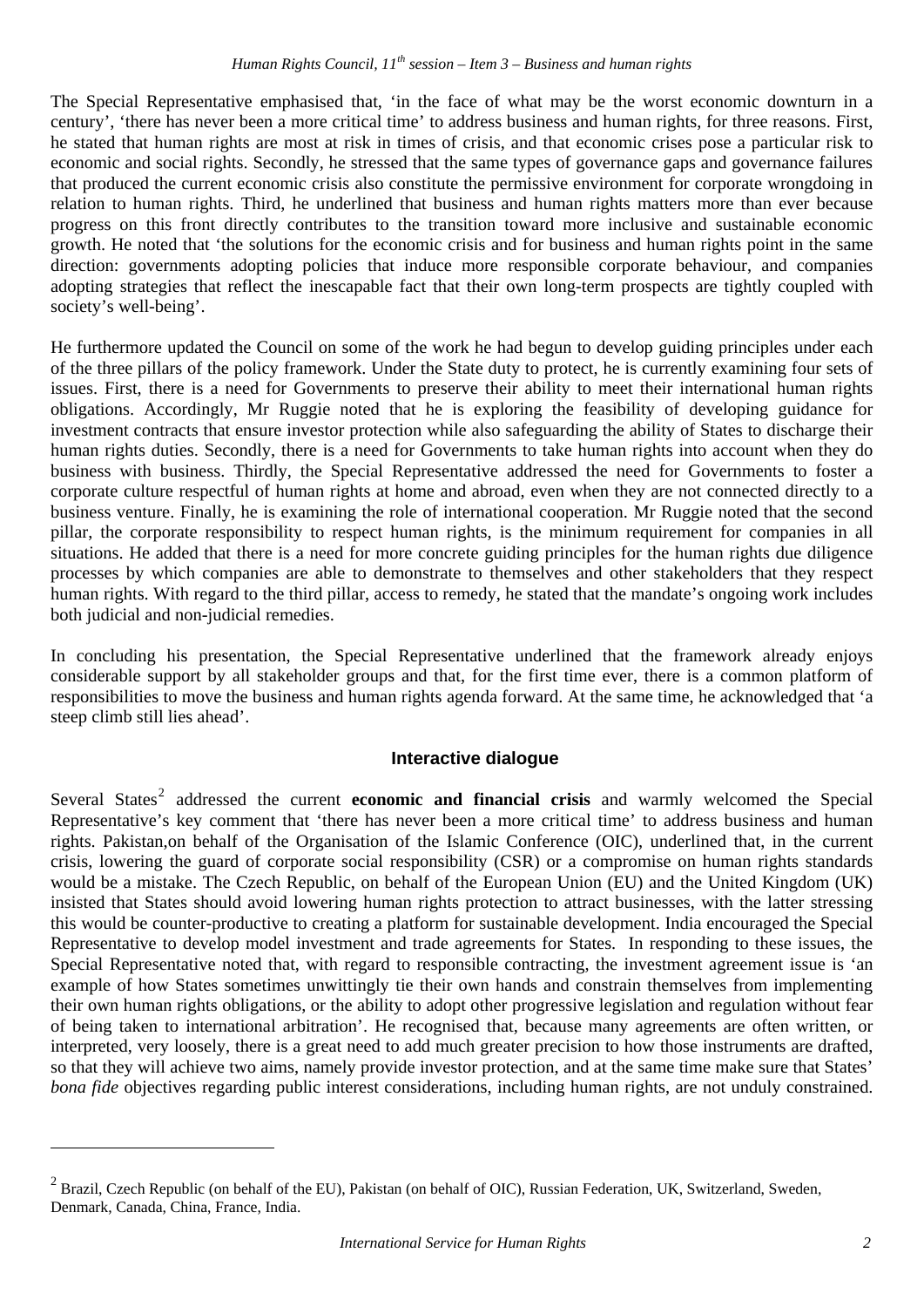He referred to a meeting with legal experts that will be held in Paris in two weeks where it is hoped that they will be able to come up with a model agreement.

States were not in agreement on the **balance of responsibilities for protecting human rights** between States and businesses. Some States<sup>[3](#page-2-0)</sup> reiterated that the primary responsibility to protect human rights rests with the State. The Czech Republic (on behalf of the EU) underlined that the responsibility for ensuring human rights protection could not be shifted onto businesses away from States. It stressed that countries bear responsibility for human rights abuses that occur within their jurisdiction. The United States appreciated that the policy framework 'helpfully moves the dialogue away from past efforts<sup>[4](#page-2-1)</sup> which blurred the roles of States and companies with respect to the responsibility to enforce human rights obligations'. India, however, underscored that it was not merely the State, but also non-State actors, particularly the business sector, which have responsibility for securing observance of human rights. Finland also emphasised that the role of the private sector was increasingly important and that there was a need for international codes of conduct.<sup>[5](#page-2-2)</sup> Canada noted that the specific responsibilities for both governments and companies need to be clearer. Ghana touched on the unsettled issue of extraterritoriality where businesses violate human rights outside the jurisdiction and control of the State and the State's duty to protect against such violations. It stated that this is an area of concern for many developing countries. The International Federation of Human Rights Leagues (FIDH) insisted on the recognition of an extraterritorial dimension.

In his concluding remarks, the Special Representative reiterated that 'it is exceedingly important not to shift the protection of human rights abuses away from States'. He added that, 'whatever responsibilities corporations have, they ought to be independent responsibilities', not in competition with States' obligations under international law. He underlined that it is an important element of the policy framework that it consists of a set of differentiated, yet complementary, responsibilities, which are meant to be engaged in dynamic interaction with one another, and not one substituting the other.

With regard to the **corporate responsibility to respect** and **due diligence**<sup>[6](#page-2-3)</sup>, the US stated that the due diligence approach could be a useful tool in promoting discussion about human rights risks. India, however, noted that the report showed that very few companies have systems in place to ensure that they are incentivised to undertake human rights due diligence. Denmark mentioned that 'one of the toughest dilemmas companies faced was where national law significantly contradicted international human rights standards'. It asked the Special Representative for recommendations to companies facing such dilemmas. Pakistan (on behalf of the OIC) stated that the second pillar of corporate responsibility needed more reflection and deliberation.

Few comments were made on the issue of **access to remedies.**[7](#page-2-4) India noted that the Special Representative should present options to overcome the barriers to judicial remedies for victims in his next report. Denmark emphasised that the Special Representative should explore possibilities for developing criteria for a grievance mechanism in cases where the national legal, protective and monitoring mechanisms are inadequate. The International Coordinating Committee of national human rights institutions (NHRIs) warmly welcomed the reference in the report to their role with regard to effective remedies at the national level. In his concluding remarks, the Special Representative stated that it is important to understand that non-judicial remedies are 'not a substitute for judicial remedies', but are a separate tool, and that they 'are a useful instrument in any context'.

Several States<sup>[8](#page-2-5)</sup> addressed the issue of corporate-related human rights abuses in **conflict affected areas**. The UK noted that it was keen to receive further information about the Special Representative's plans to develop a policy tool kit for States to ensure that human rights in conflict zones were not negatively affected by corporations.

<span id="page-2-0"></span> $3$  Czech Republic (on behalf of the EU), Sweden, US, Finland.

<span id="page-2-1"></span><sup>&</sup>lt;sup>4</sup> Referring to the Sub-Committee UN Norms.

<span id="page-2-2"></span><sup>&</sup>lt;sup>5</sup> Especially with regard to the realisation of rights of labour, consumers and local residents.

<span id="page-2-3"></span> $<sup>6</sup>$  The Special Representative uses this term is a broad sense: a comprehensive, proactive attempt to uncover human rights risks,</sup>

<span id="page-2-4"></span>actual and potential, over the entire life cycle of a project or business activity, with the aim of avoiding and mitigating those risks. 7 Argentina, India, Denmark, Switzerland.

<span id="page-2-5"></span><sup>&</sup>lt;sup>8</sup> Switzerland, Sweden, Norway, UK, Egypt (on behalf of the African Group), Ghana.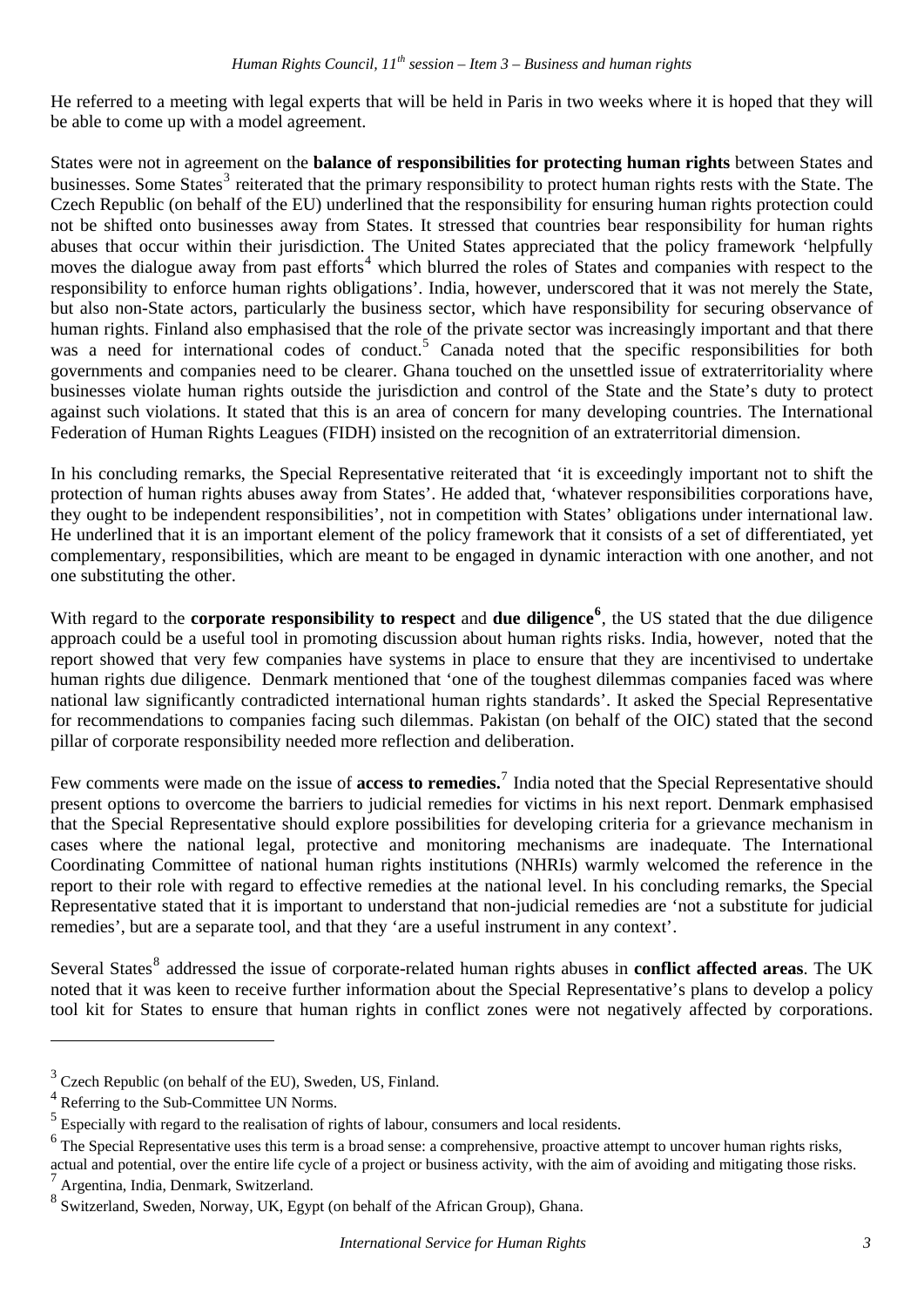<span id="page-3-0"></span>Switzerland stated that 'in countries where national law is difficult to uphold and the rule of law is not fully developed businesses has a greater responsibility' and that in conflict zones businesses' responsibility 'can go beyond a simple respect for human rights'. <sup>[9](#page-3-1)</sup> It asked why this idea of greater responsibility in conflict zones was not raised in this year's report. Sweden acknowledged that there are a limited number of situations mostly in countries ravaged by conflict, where the State had ceased to function or did not exercise sufficient control. It added that it was unsurprising that the most egregious corporate-related abuses typically occurred in these situations. Egypt (on behalf of the African Group) encouraged the Special Representative to pursue his objective of elaborating possible guidance on how to prevent corporate-related abuse in conflict affected areas. Norway also underlined that all stakeholders wanted greater guidance on how to prevent corporate-related abuses in conflict affected areas. Human Rights Advocates noted that there was nothing in the report on States that are unwilling or unable to respect human rights, and the fact that it is in these situations that companies have often been engaged in grave abuses. The Special Representative responded that he is aiming to start a project on conflict affected areas to initiate 'a structured brainstorming on the part of host and home States'. He added that there is no expectation that the participating countries would reach a consensus, but that it is intended as a brainstorming session in order to generate good ideas about what policies could be adopted to provide greater guidance for countries themselves and companies, on appropriate ways for companies to behave in conflict areas, so that they do not contribute to human rights abuses.

Egypt (on behalf of the African Group) and Ghana emphasised their hope that the Special Representative's work would evolve in the direction of elaborating a **legally binding instrument** on the human rights responsibilities of transnational corporations. While States responded positively to the Special Representative's report and expressed their strong support for the operationalisation of the three-pillar framework, NGOs raised more concerns. They particularly addressed the need for legal reform<sup>[10](#page-3-2)</sup>, noting that existing means remain insufficient, imperfect or limited; the fact that the Special Representative, again, did not propose the elaboration of an international legally binding instrument; and that domestic regulation alone will not be able to reach all corporate activities.<sup>[11](#page-3-3)</sup>

The Special Representative responded that, for the time being, the focus has been entirely on content, underlining his belief that 'form should follow function'. He stated that States were ultimately 'the deciders' on whether there needs to be a legal instrument, and that, although he will provide recommendations in his final report, it is not his job to draft treaties.

# Further information

For further information on the Council, please consult the following resources:

- Web site of the International Service for Human Rights, providing up-to-date information before, during and after sessions of the Council: [http://www.ishr.ch/council.](http://www.ishr.ch/council) During the session, ISHR will provide information about the Council's proceedings on a regular but not daily basis. You can subscribe to receive alerts of our publications by sending an email to [information@ishr.ch.](mailto:information@ishr.ch?subject=Subcribe%20to%20Council%20Monitor%20(from%20Alert))
- Web site of the Office of the High Commissioner for Human Rights (OHCHR) on the  $11<sup>th</sup>$  session of the Human Rights Council: <http://www2.ohchr.org/english/bodies/hrcouncil/11session>. For direct access to reports considered, check <http://www2.ohchr.org/english/bodies/hrcouncil/11session/reports.htm>.
- More informal documents and draft resolutions are available on the 'OHCHR extranet' at [http://portal.ohchr.org/portal/page/portal/HRCExtranet.](http://portal.ohchr.org/portal/page/portal/HRCExtranet) Username: 'hrc extranet' Password: '1session'.

*NGOs and human rights defenders seeking more specific information or individual advice on the Council session, please contact the ISHR secretariat by email or phone at +41 (0) 22 919 71 00.* 

<span id="page-3-1"></span><sup>&</sup>lt;sup>9</sup> As confirmed by experts to an international conference in Switzerland.

<span id="page-3-2"></span><sup>&</sup>lt;sup>10</sup> Europe-Third World Centre: Joint Statement, Human Rights Advocates, Nord-Sud XXI.

<span id="page-3-3"></span><sup>&</sup>lt;sup>11</sup> Europe-Third World Centre: Joint Statement.